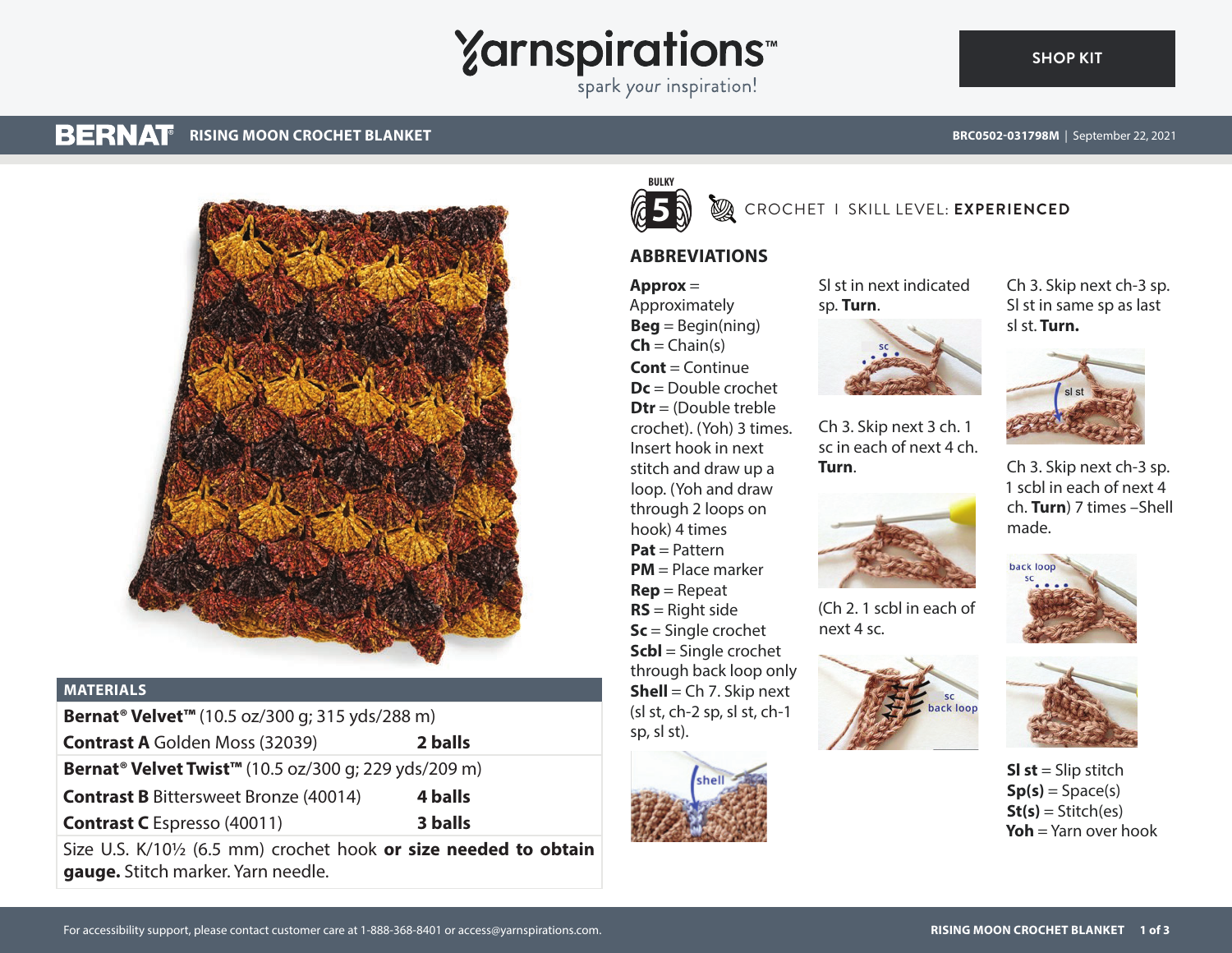## **Yarnspirations**

spark your inspiration!

#### **BERNAT RISING MOON CROCHET BLANKET BRC0502-031798M** | September 22, 2021

#### **MEASUREMENTS**

Approx 49" x 60" [124.5 x 152.5 cm].

#### **GAUGES**

10 sc and 11 rows =  $4"$  [10 cm]. 1 Pat rep (Shell + 1 sc. Ch 1. 1 sc) = 6" [15 cm].

### **INSTRUCTIONS**

#### **Stripe Pat**

Work 2 rows each color: A, B, C, B. These 8 rows form Stripe Pat.

#### **BLANKET**

With A, ch 155 (multiple of  $19 \text{ ch} + 3$ ) See diagram on page 3.

**1st row:** (RS). 1 dc in 3rd ch from hook (counts as 1 dc). \*(Ch 2. Skip next 2 ch. 1 sc in next ch) twice. Ch 1. Skip next ch. 1 sc in next ch. Ch 2. Skip next 2 ch. 1 sc in next ch. Ch 1. Skip next ch. 1 sc in next ch. (Ch 2. Skip next 2 ch. 1 sc in next ch) twice. Rep from \*, ending last rep with 1 dc in last ch. Turn. **2nd row:** Ch 1. 1 sc in first dc. \*1 sc. in next ch-2 sp. Ch 7. Skip next (sc, ch-2 sp, sc, ch-1 sp, sc).



Sl st in next ch-2 sp. PM in this ch-2 sp. **Turn.**



Ch 3. Skip next 3 ch. 1 sc in each of next 4 ch. **Turn.** 



(Ch 2. 1 scbl in each of next 4 sc.



Ch 3. Skip next ch-3 sp. Sl st in marked ch-2 sp. **Turn.**



Ch 3. Skip next ch-3 sp. 1 scbl in each of next 4 ch.



**Turn)** 7 times *– Foundation Shell*  made.

Skip next (sc, ch-1 sp, sc, ch-2 sp, sc) of last row.



1 sc in next ch-2 sp. Ch 1.



Rep from \* to last dc, ending last rep with 1 sc in next ch-2 sp. 1 sc in last dc. Join B. Turn.

**3rd row:** With B, ch 5. 1 dtr in first sc. \*Ch 1. Skip next 3 rows of Shell. 1 sl st around ch-2 sp of next row. (Ch 2. Skip next row. 1 sl st around ch-2 sp of next row) 4 times. Ch 1.



Skip last 3 rows of Shell and sc. (1 dtr. Ch 1. 1 dtr) in next ch-1 sp. Rep from \* to end of row, ending last rep with: Skip last 3 rows of Shell and sc. 2 dtr in last sc. Turn. **4th row:** Ch 9. 1 sc in 3rd ch from hook and each of next 3 ch. Ch 3. Sl st in sp between 2 dtr. Turn.